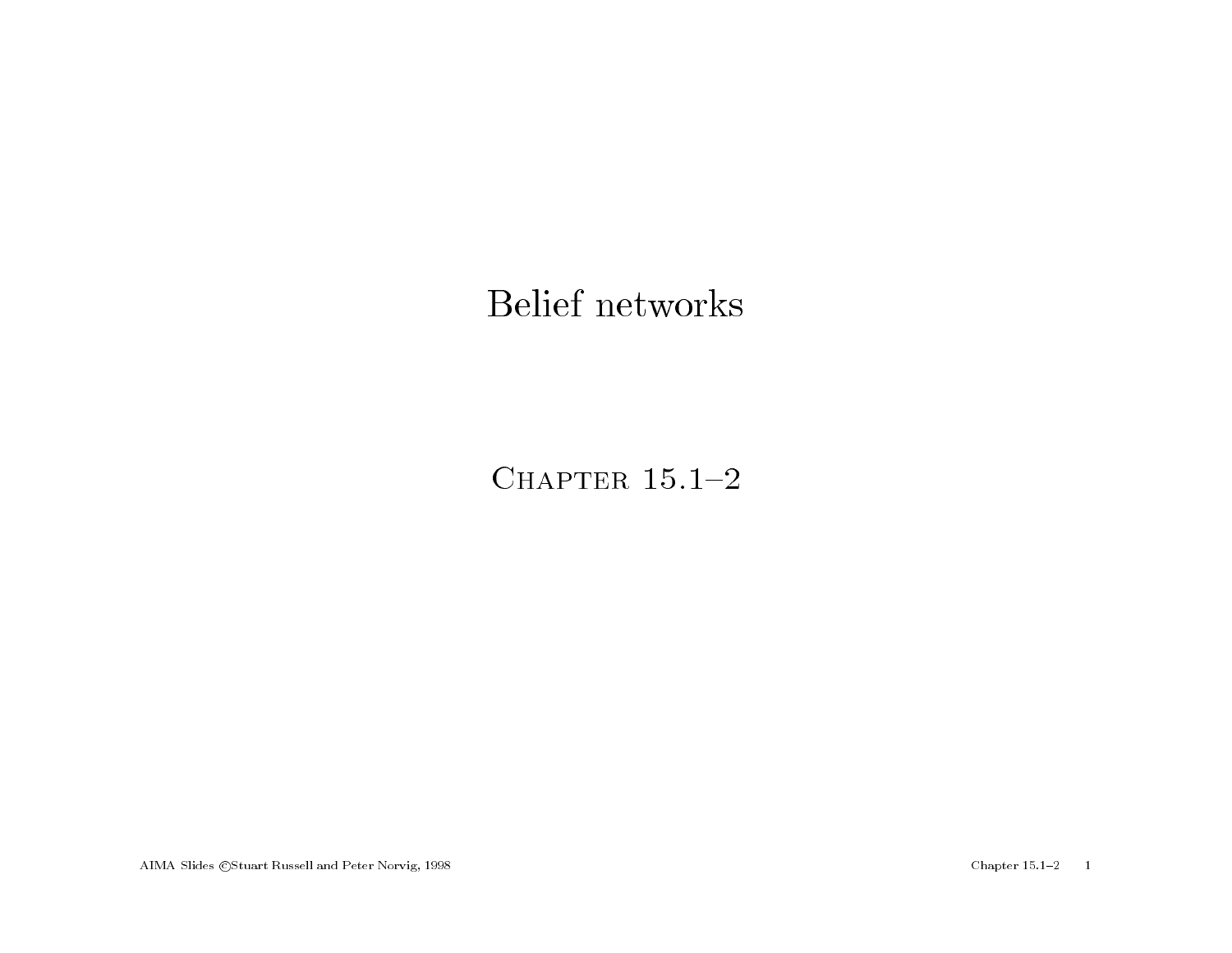# **Outline**

- $\diamondsuit$  Conditional independence
- $\Leftrightarrow$  Conditional independence<br> $\Leftrightarrow$  Bayesian networks: syntax and semantics  $\diamondsuit$  Bayesian netwo<br> $\diamondsuit$  Exact inference
- 
- $\diamondsuit$  Exact inference<br> $\diamondsuit$  Approximate inference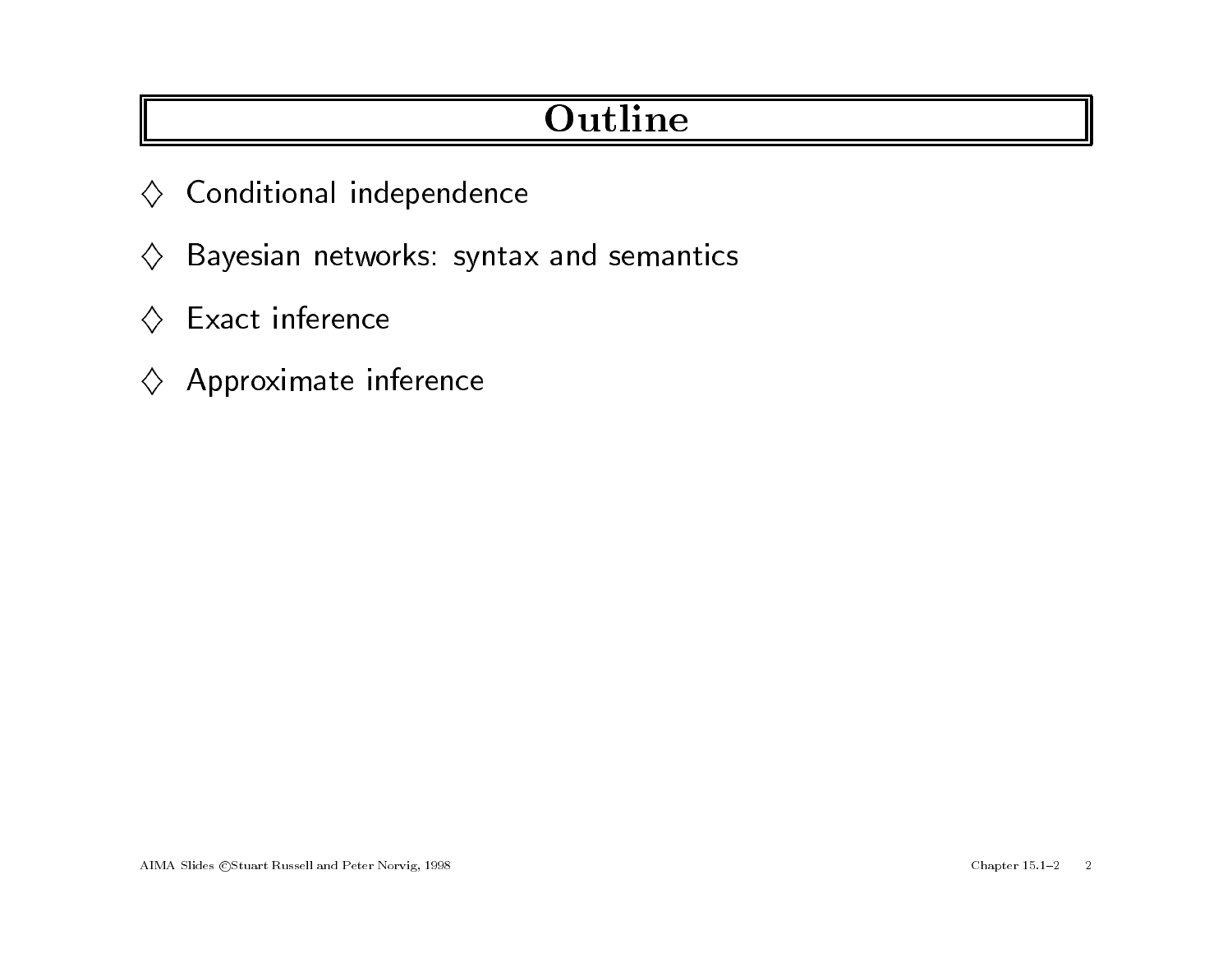## Independence

 $\begin{array}{c} \textbf{Independence} \ \end{array}$ Two random variables  $A$   $B$  are (absolutely) independent iff andom variables<br> $P(A|B) = P(A)$  $P(A|B) = P(A)$ <br>or  $P(A, B) = P(A|B)P(B) = P(A)P(B)$ e.g.,  $A$  and  $B$  are two coin tosses

e.g.,  $A$  and  $B$  are two coin tosses<br>If  $n$  Boolean variables are independent, the full joint is , in and  $E$  are two complex<br>Boolean variables are inde $\mathbf{P}(X_1,\ldots,X_n)=\Pi_i\mathbf{P}(X_i)$  $\mathbf{P}(X_1,\ldots,X_n)=\prod_i \mathbf{P}(X_i)$ <br>hence can be specified by just n numbers

Absolute independence is <sup>a</sup> very strong requirement, seldom met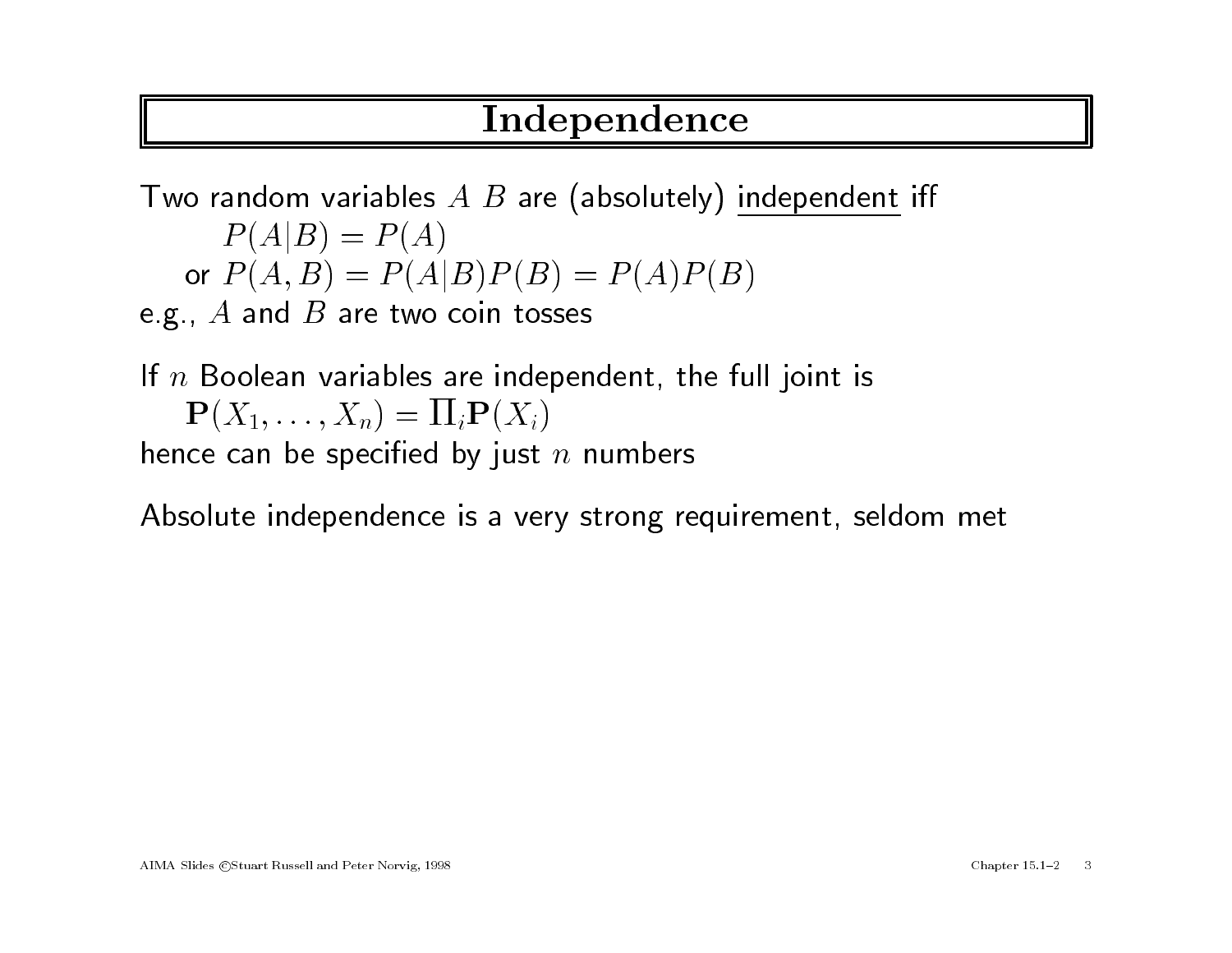## Conditional independence

Consider the dentist problem with three random variables: Toothache, Cavity, Catch (steel probe catches in my tooth)

The full joint distribution has  $2^3 - 1 = 7$  independent entries

If <sup>I</sup> have a cavity, the probability that the probe catches in it doesn't depend on whether <sup>I</sup> have <sup>a</sup> toothache:

(1)  $P(Catch|Toothache, Cavity) = P(Catch|Cavity)$ i.e.,  $\textit{Catch}$  is conditionally independent of  $\textit{Toothache}$  given  $\textit{Cavity}$ 

The same independence holds if <sup>I</sup> haven't go<sup>t</sup> <sup>a</sup> cavity: (2)  $P(Catch | Toothache, \neg Cavity) = P(Catch | \neg Cavity)$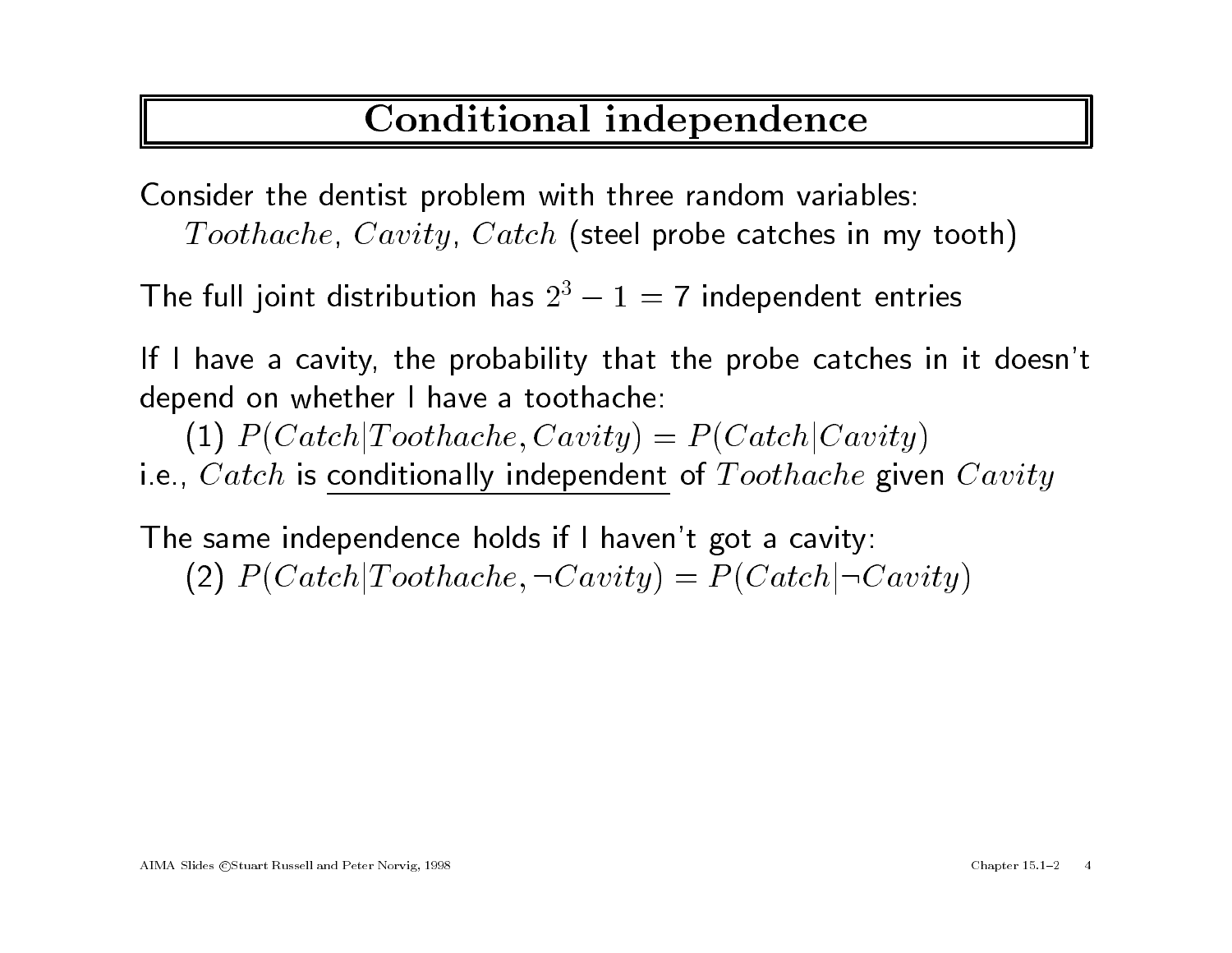#### Conditional independence contd.

Equivalent statements to (1)

(1a)  $P(Toothache| Catch, Cavity) = P(Toothache|Cavity)$  Why??

(1a)  $P(Toothache|Catch, Cavity) = P(Toothache|Cavity)$  Why??<br>(1b)  $P(Toothache, Catch|Cavity) = P(Toothache|Cavity)P(Catch|Cavity)$  $\left( 1\text{b}\right)$   $P$ <br>Why??

Why??<br>Full joint distribution can now be written as joint distribution can now be written as<br> $\mathbf{P}(Toothache, Catch, Cavity) = \mathbf{P}(Toothache, Catch|Cavity)\mathbf{P}(Cavity)$ 

nt distribution can now be written as<br>  $Toothache, Catch, Cavity) = P(Toothache, Catch|C = P(Toothache|Cavity)P(Cavity)P(Cavity)$  $= \mathbf{P}(Toothache|Cavity)\mathbf{P}(Catch|Cavity)\mathbf{P}(Cavity)$ <br>i.e., 2 + 2 + 1 = 5 independent numbers (equations 1 and 2 remove 2)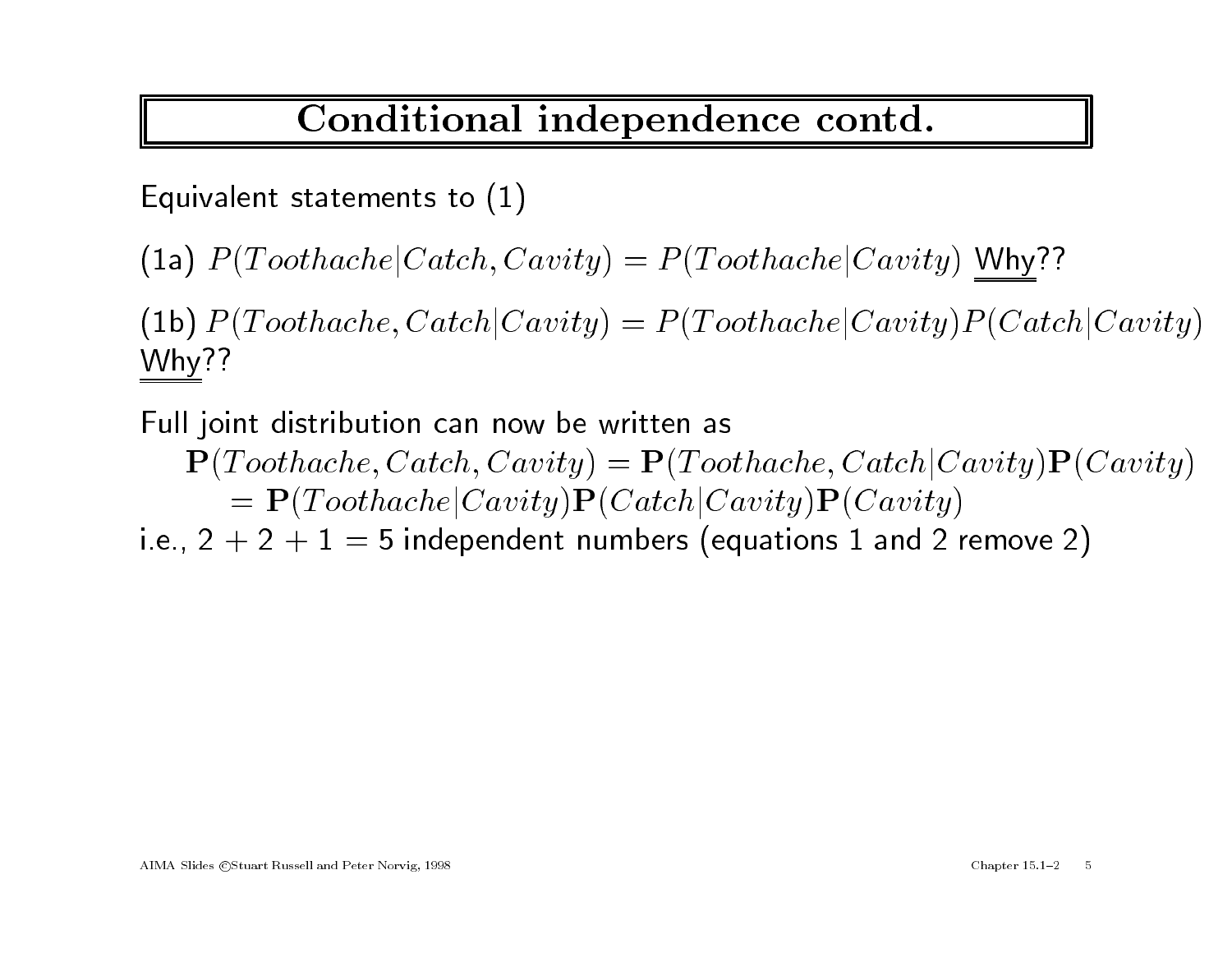#### Conditional independence contd.

Equivalent statements to (1)

(1a)  $P(Toothache| Catch, Cavity) = P(Toothache|Cavity)$  Why??

 $P(Toothache|Catch, Cavity)$ 

- $= P(Catch|Toothache, Cavity) P(Toothache|Cavity) P(Catch|Cavity)$  $= P (Catch | Toothache, Cavity) P (Toothache | Cavity) / P (Catch | Cavity) \ = P (Catch | Cavity) P (Toothache | Cavity) / P (Catch | Cavity)$  (from 1)
- $= P (Catch|Cavity) P(T) \ = P (Toothache|Cavity)$
- 

 $P(Toothache|Cavity) = P(Toothache, Catch|Cavity) = P(Toothache|Cavity)P(Catch|Cavity)$  $\left( 1\text{b}\right)$   $P$ <br>Why??  $W$ hy??<br>P(Toothache, Catch|Cavity)

- $= P(Toothache | Catch, Cavity) P (Catch | Cavity)$  (product rule)
- $= P(Toothache | Cavity) P (Catch | Cavity)$  (from 1a)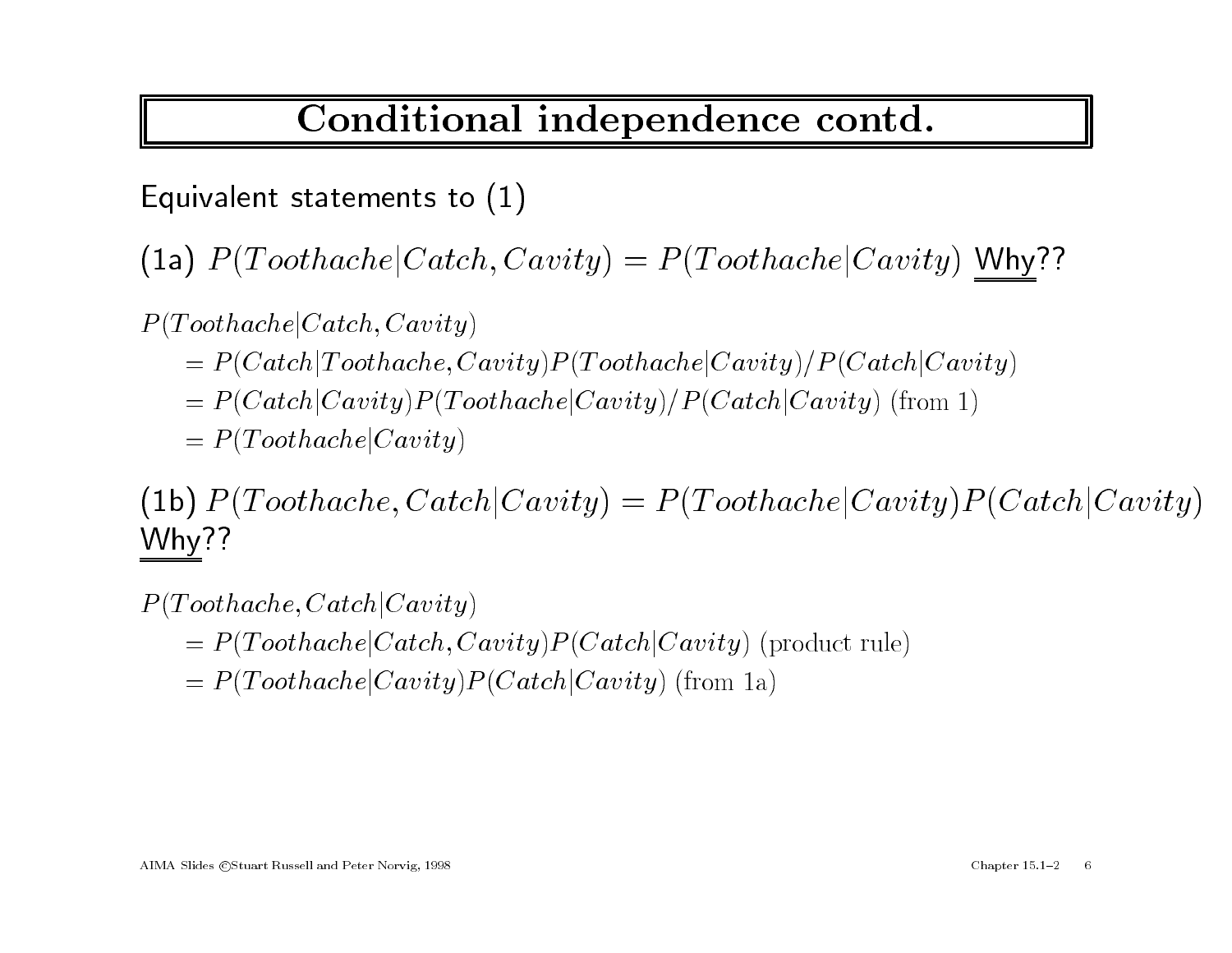# Belief networks

<sup>A</sup> simple, graphical notation for conditional independence assertions and hence for compact specication of full joint distributions

Syntax:

- <sup>a</sup> set of nodes, one per variable
- a directed, acyclic graph (link  $\approx$  "directly influences")
- <sup>a</sup> conditional distribution for each node <sup>g</sup>iven its parents:  ${\bf P}(X_i| Parents(X_i))$

In the simplest case, conditional distribution represented as <sup>a</sup> conditional probability table (CPT)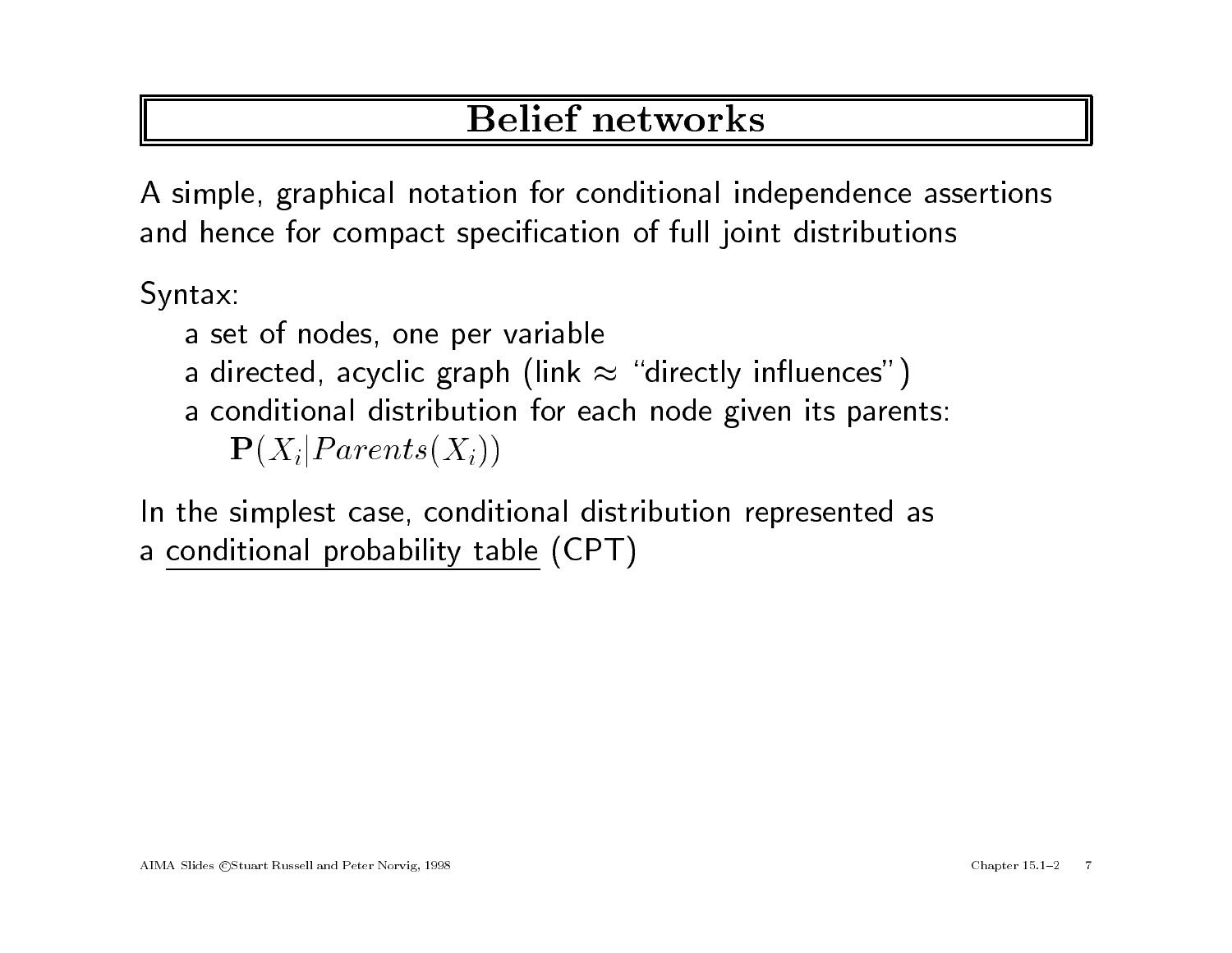### Example

I'm at work, neighbor John calls to say my alarm is ringing, but neighbor I'm at work, neighbor John calls to say my alarm is ringing, but neighbor<br>Mary doesn't call. Sometimes it's set off by minor earthquakes. Is there Mary does<br>a burglar?

a burglar?<br>Variables: Burglar, Earthquake, Alarm, JohnCalls, MaryCalls Network topology reflects "causal" knowledge:



Note:  $\leq k$  parents  $\Rightarrow O(d^k n)$  numbers vs.  $O(d^n)$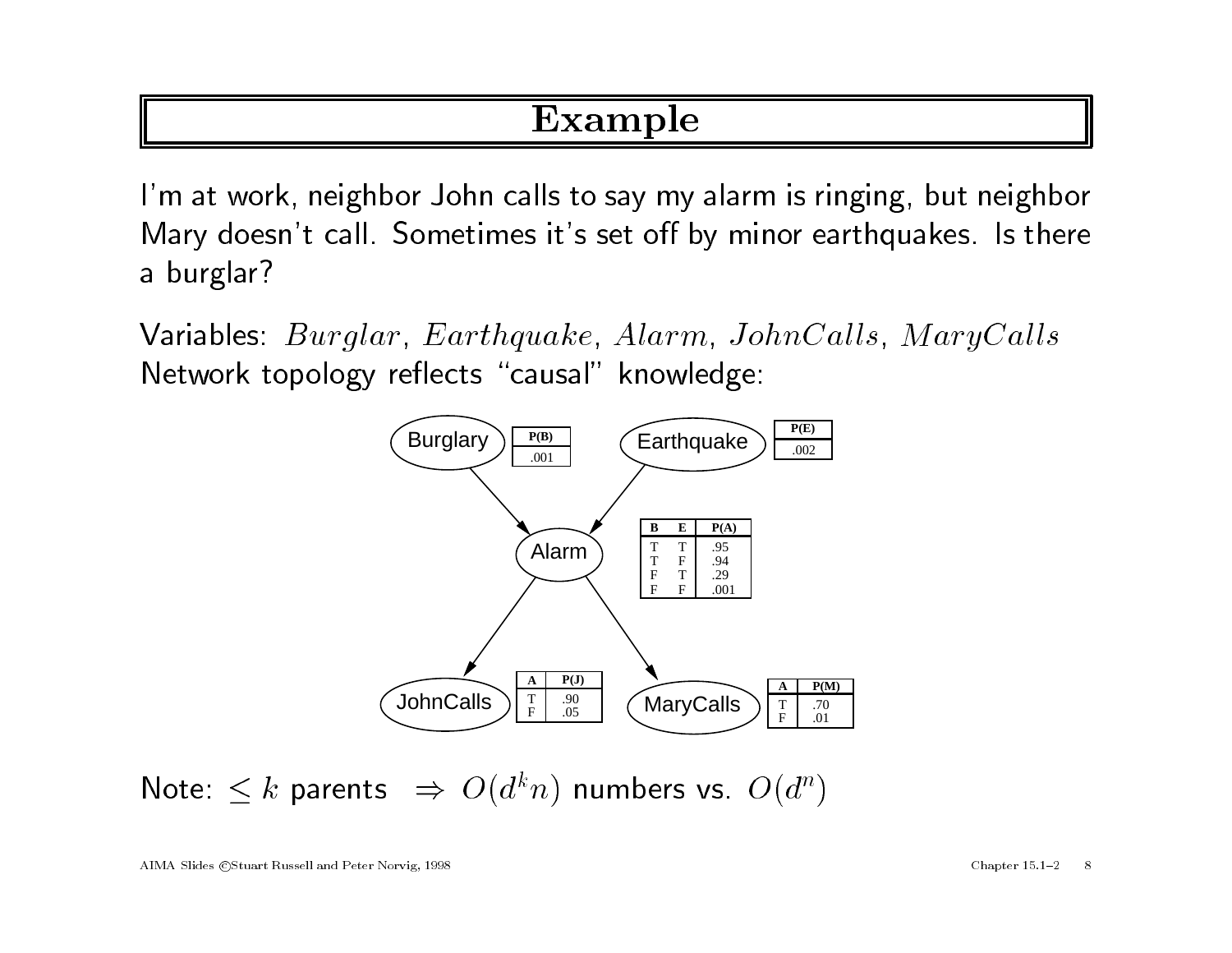#### Semantics

"Global" semantics defines the full joint distribution as the product of the local conditional distributions:<br>  $\mathbf{P}(X_1,\ldots,X_n) = \prod_{i=1}^n \mathbf{P}(X_i | Parents(X_i))$ 

$$
\mathbf{P}(X_1, \dots, X_n) = \Pi_{i=1}^n \mathbf{P}(X_i | Parents(X_i))
$$
  
e.g.,  $P(J \wedge M \wedge A \wedge \neg B \wedge \neg E)$  is given by??
$$
=
$$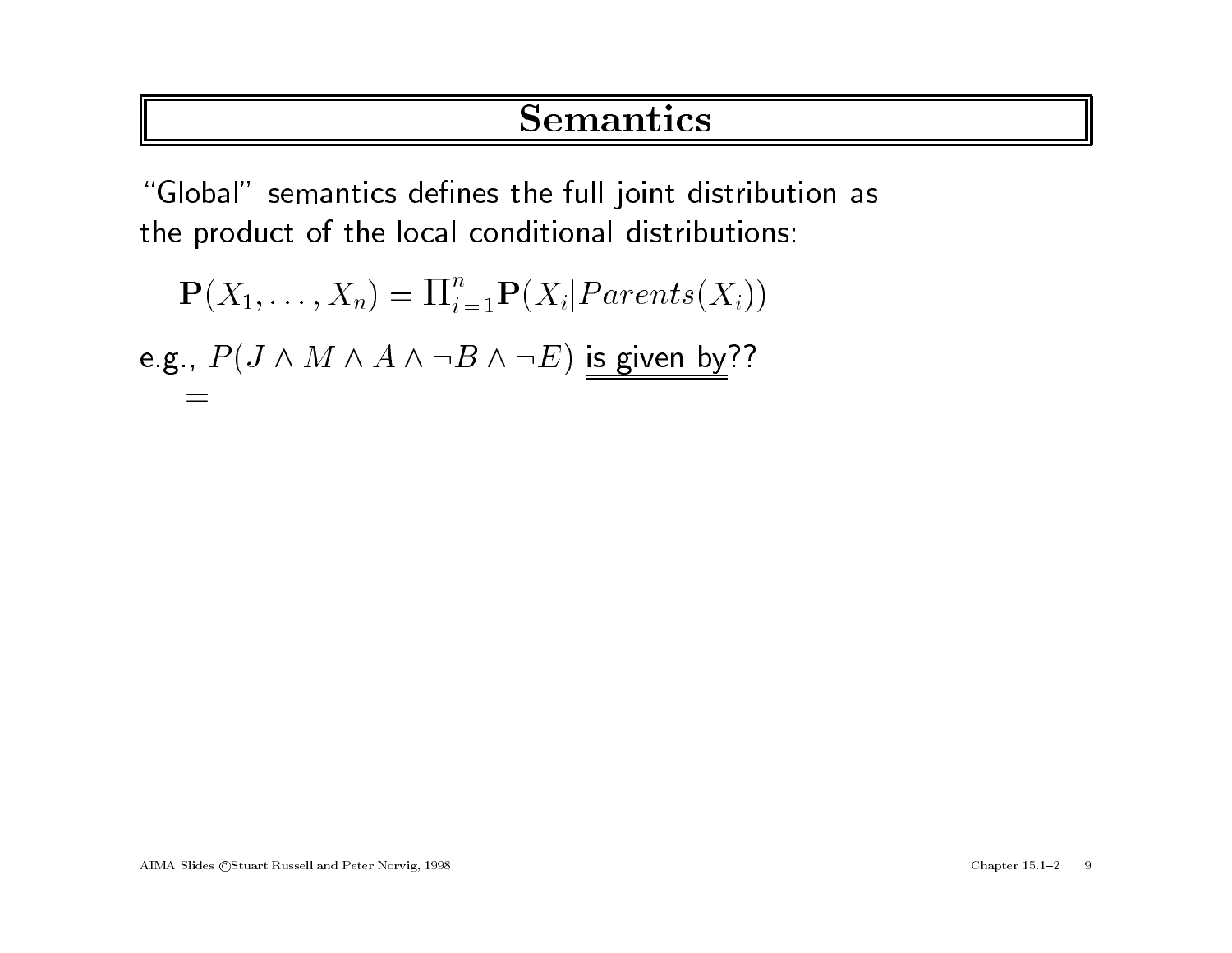#### Semantics

"Global" semantics defines the full joint distribution as the product of the local conditional distributions:<br>  $\mathbf{P}(X_1,\ldots,X_n) = \prod_{i=1}^n \mathbf{P}(X_i | Parents(X_i))$ 

$$
\mathbf{P}(X_1, \dots, X_n) = \Pi_{i=1}^n \mathbf{P}(X_i | Parents(X_i))
$$
  
e.g.,  $P(J \wedge M \wedge A \wedge \neg B \wedge \neg E)$  is given by??

e.g., 
$$
P(J \wedge M \wedge A \wedge \neg B \wedge \neg E)
$$
 is given by??  
=  $P(\neg B)P(\neg E)P(A|\neg B \wedge \neg E)P(J|A)P(M|A)$ 

"Local" semantics: each node is conditionally independent of its nondescendants <sup>g</sup>iven its parents "Local" semantics: each node is conditionally ind<br>of its nondescendants given its parents<br>Theorem: Local semantics  $\Leftrightarrow$  global semantics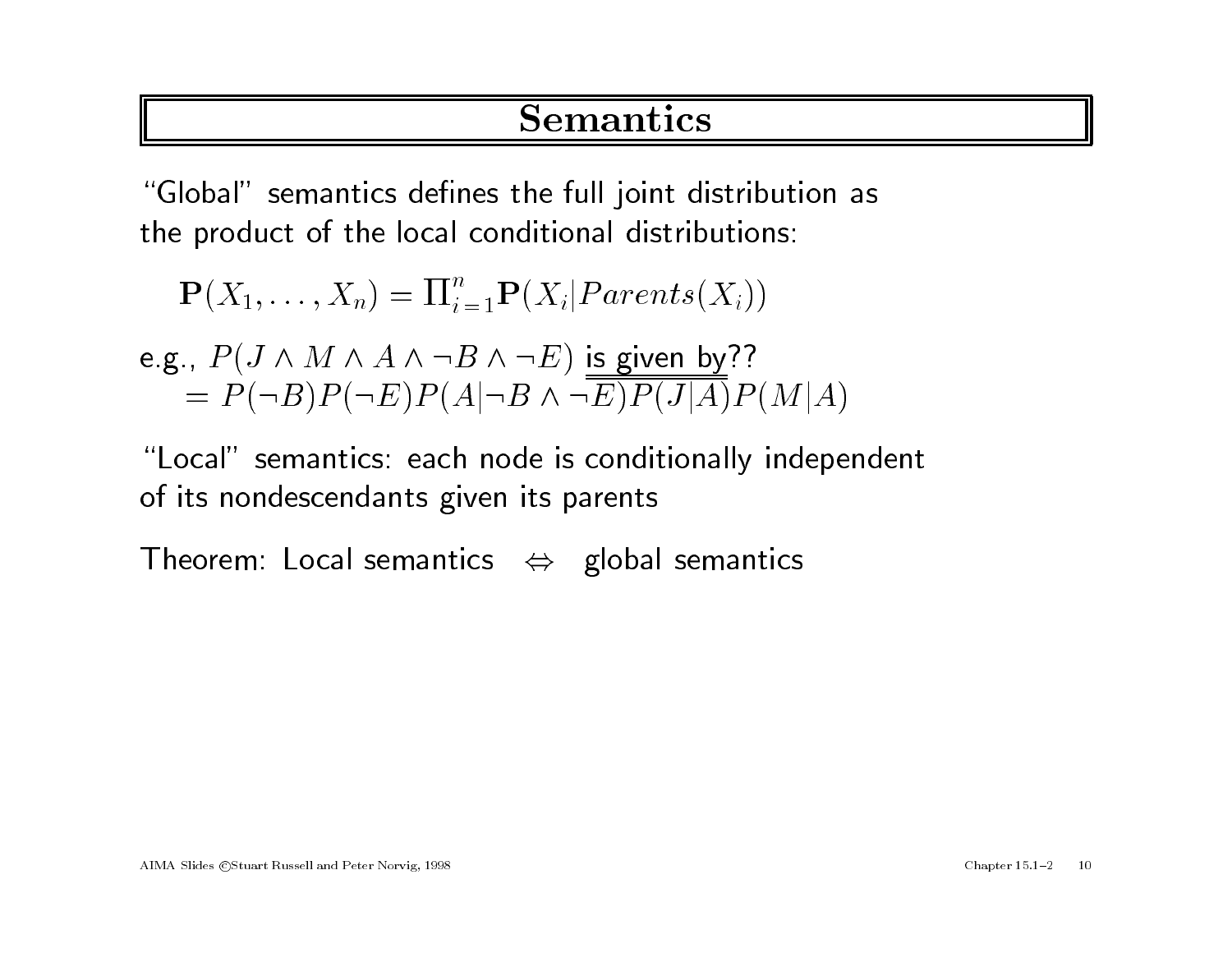## Markov blanket

Each node is conditionally independent of all others <sup>g</sup>iven its Markov blanket: parents + children + children's parents

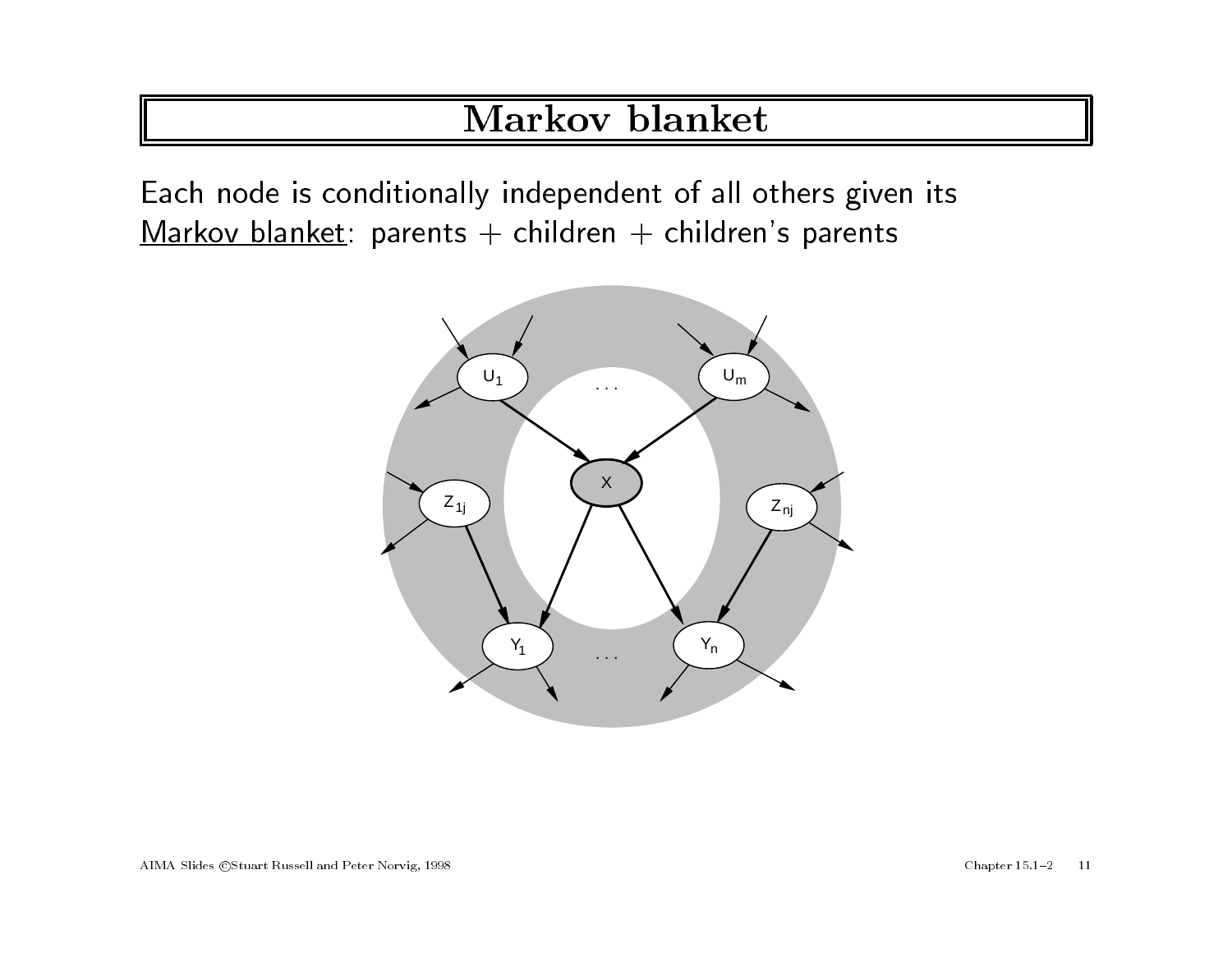## Constructing belief networks

Need <sup>a</sup> method such that <sup>a</sup> series of locally testable assertions of conditional independence guarantees the required <sup>g</sup>lobal semantics

- 1. Choose an ordering of variables  $X_1, \ldots, X_n$ <br>2. For  $i = 1$  to  $n$
- 2. For  $i = 1$  to  $n$ <br>add  $X_i$  to the network select parents from  $X_1,\ldots,X_{i-1}$  such that  $\mathbf{P}(X_i | Parents(X_i)) = \mathbf{P}(X_i | X_1, \ldots, X_{i-1})$

This choice of parents guarantees the <sup>g</sup>lobal semantics:  ${\bf P}(X_1,\ldots,X_n) = \prod_{i=1}^n {\bf P}(X_i|X_1,\ldots,X_{i-1})$  (chain rule)  $=\prod_{i=1}^n P(X_i | Parents(X_i))$  by construction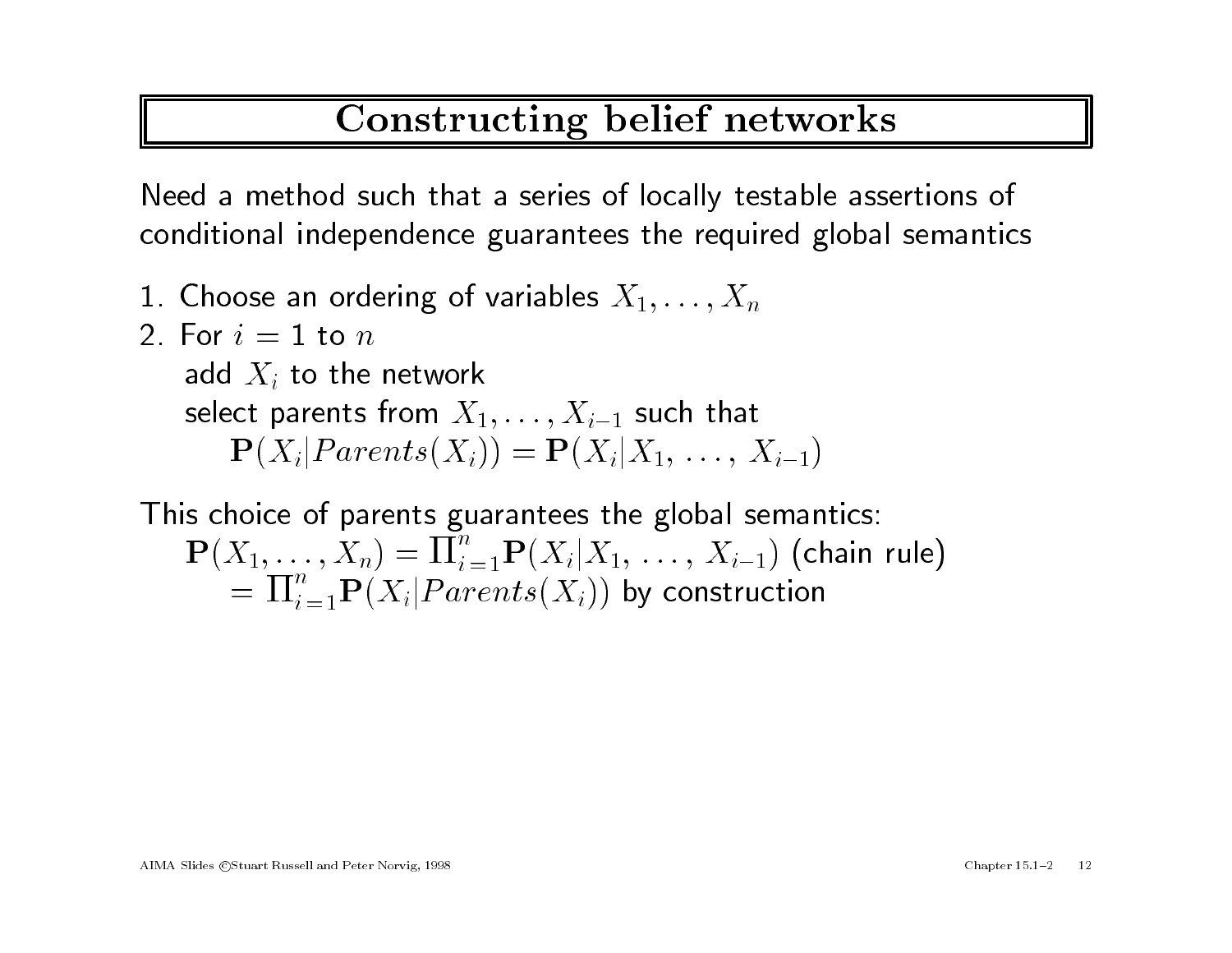## Example

Suppose we choose the ordering  $M$ ,  $J$ ,  $A$ ,  $B$ ,  $E$ 



$$
P(J|M) = P(J)?
$$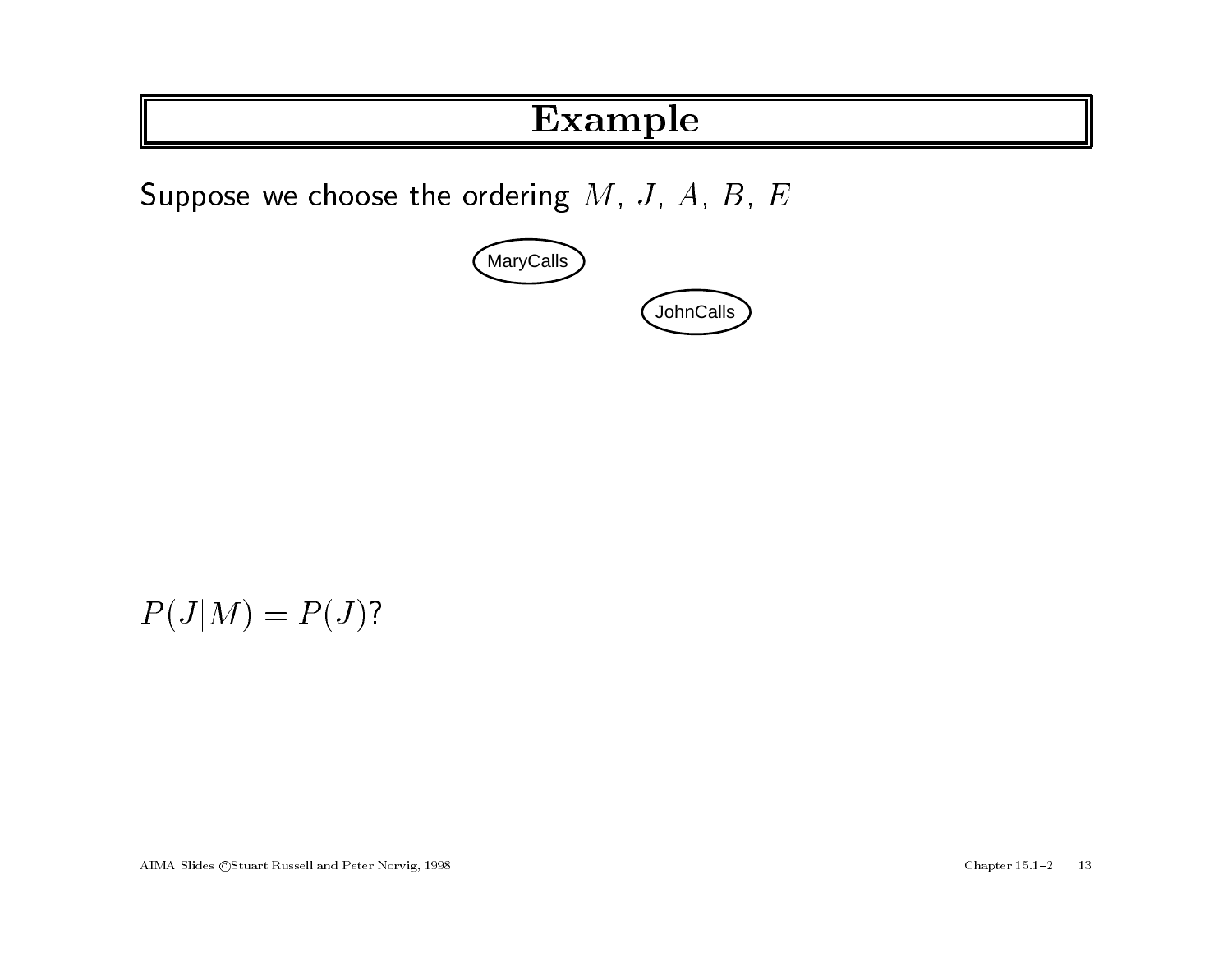

No  
\n
$$
P(A|J, M) = P(A|J)
$$
?  $P(A|J, M) = P(A)$ ?

AIMA Slides ©Stuart Russell and Peter Norvig, 1998 Chapter 15.1-2 14

.

 $\mathbf{u}$  .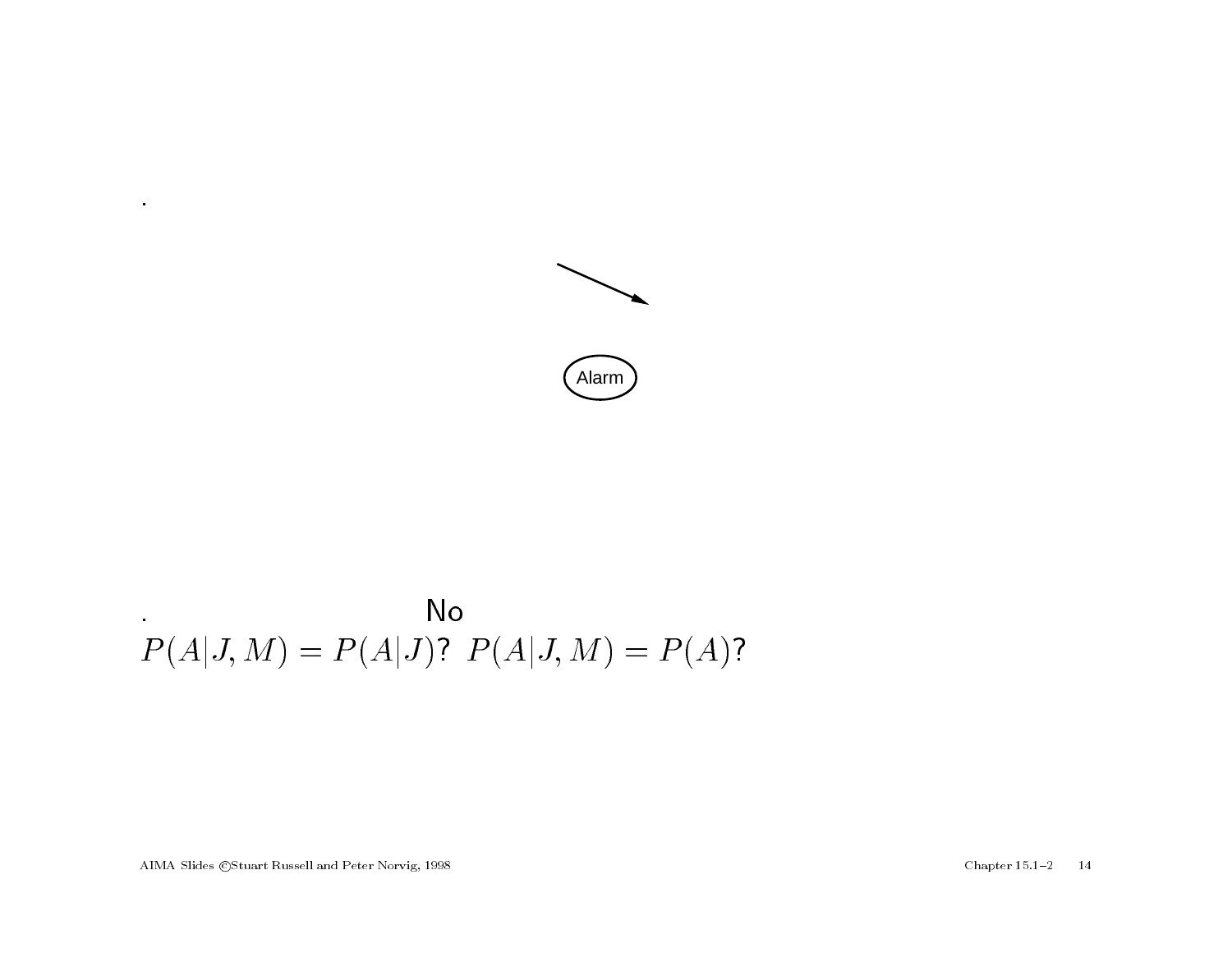





# .<br> $P(B|A, J, M) = P(B|A)$ ?  $P(B|A, J, M) = P(B|A, P(B|A, J, M)) = P(B)$

.

 $\bullet$ 

.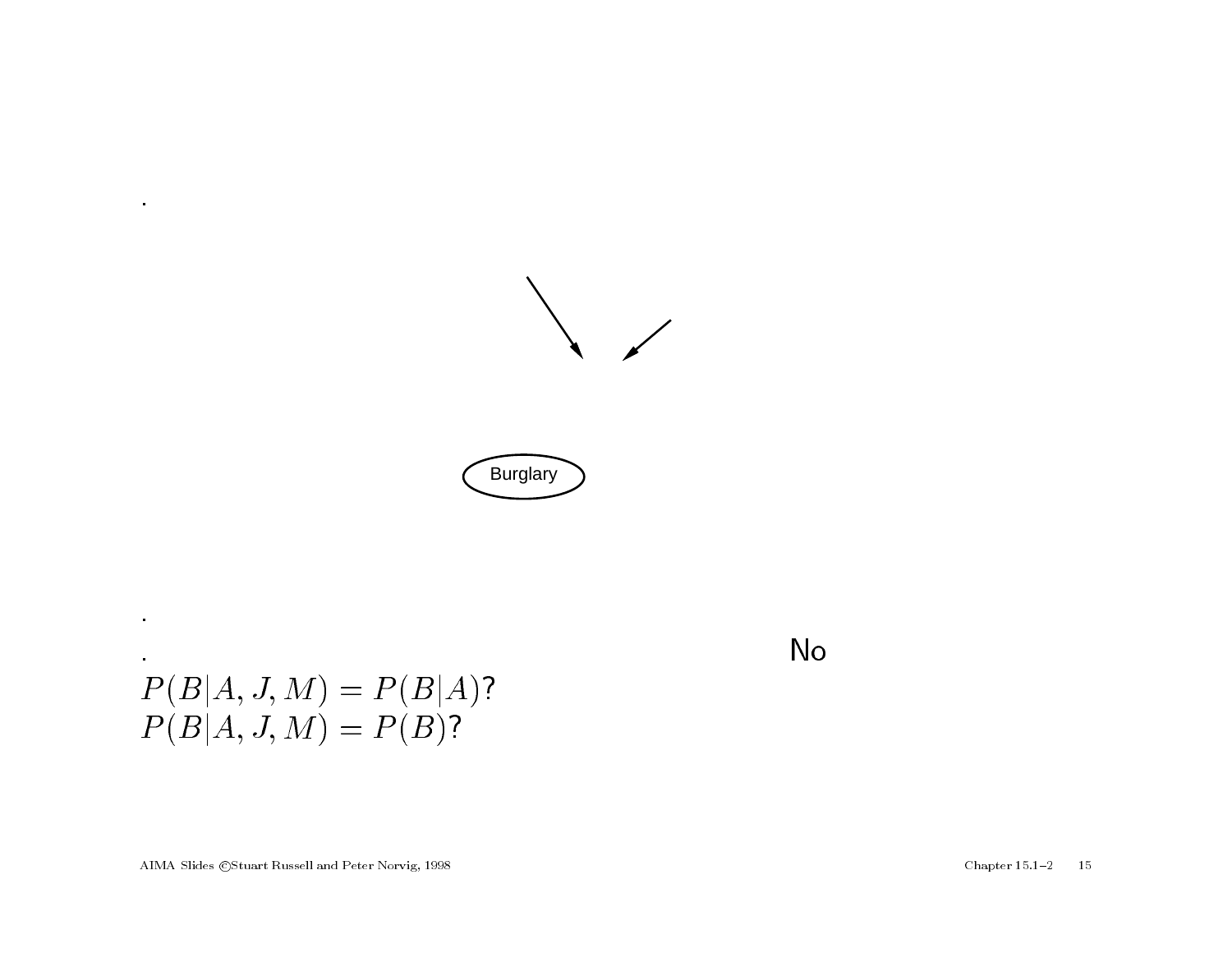**Earthquake** 



.

 $\bullet$ 

.

.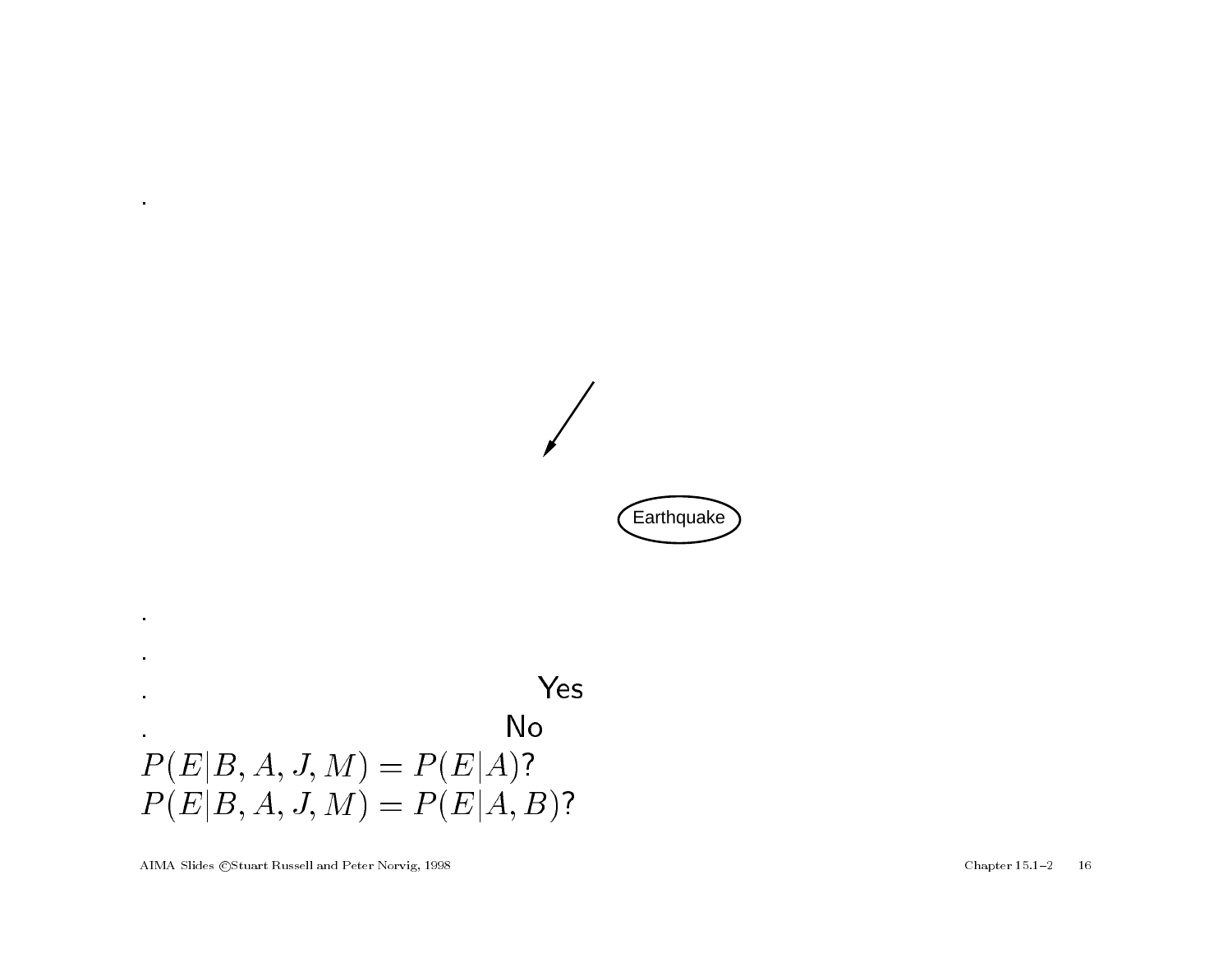



.

 $\mathbf{u}$  .

.

 $\bullet$ 

.

 $\mathbf{r}$ 

.

 $\bullet$ 

.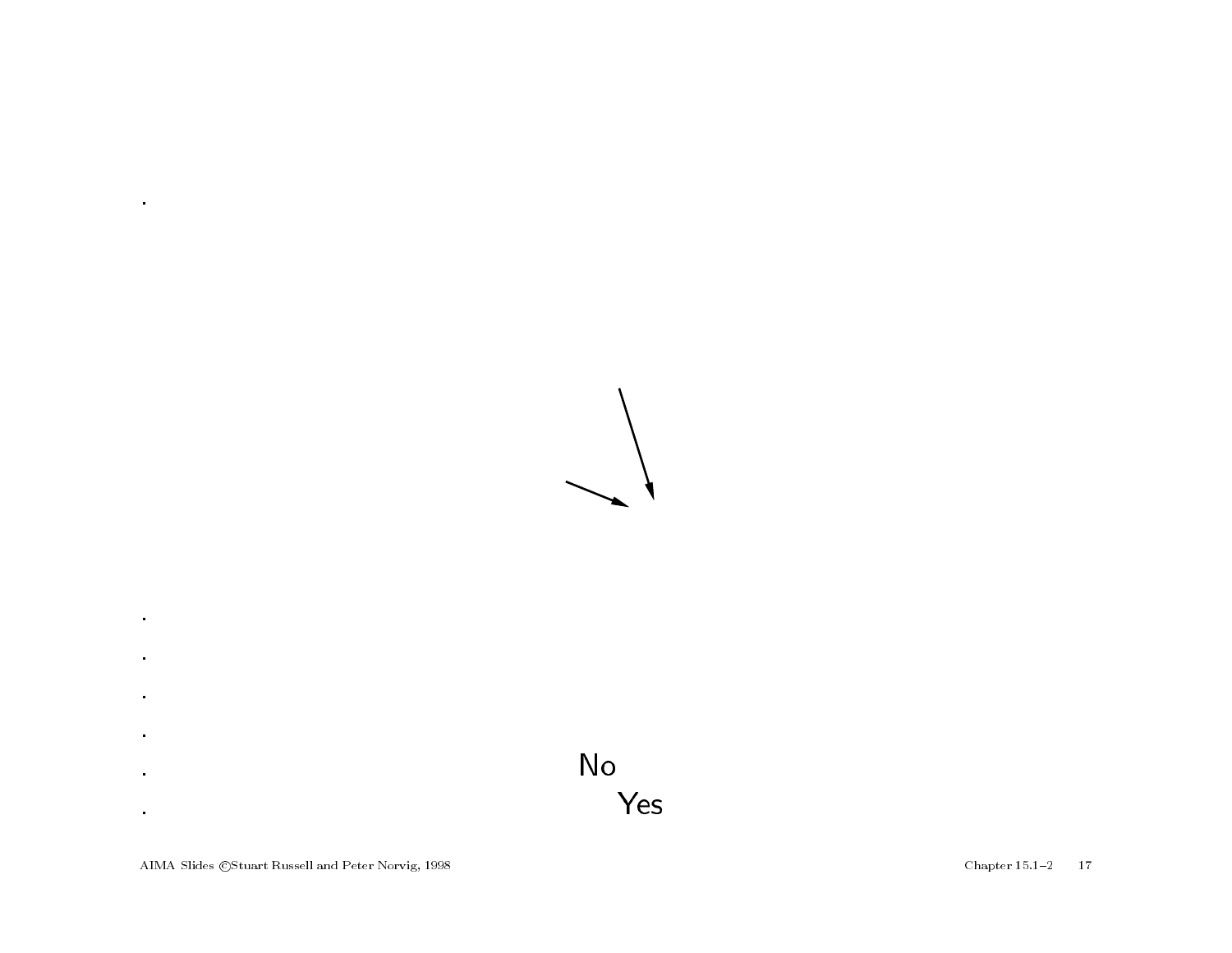## Example: Car diagnosis

Initial evidence: engine won't start Testable variables (thin ovals), diagnosis variables (thick ovals) Hidden variables (shaded) ensure sparse structure, reduce parameters

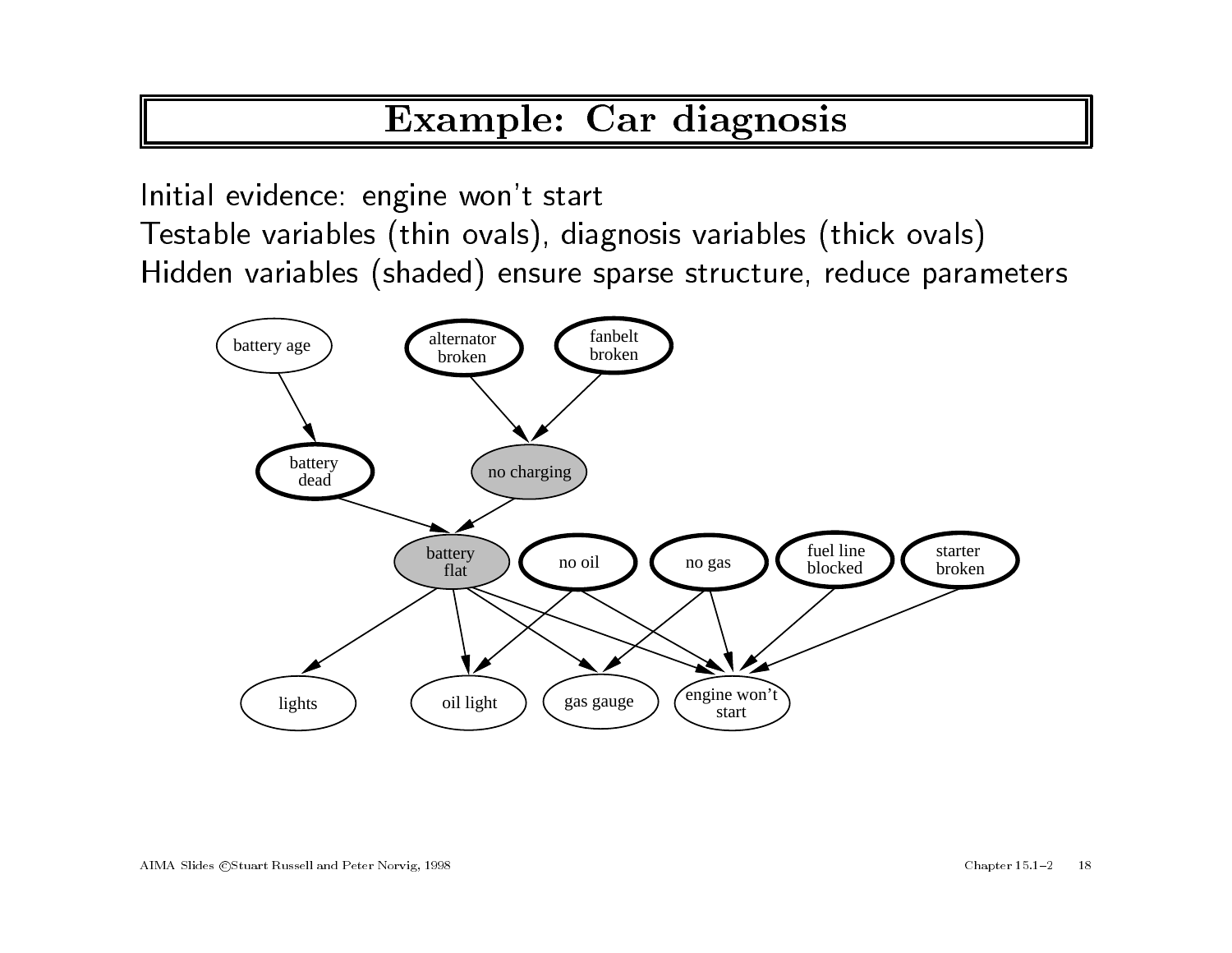#### Example: Car insurance

Predict claim costs (medical, liability, property) <sup>g</sup>iven data on application form (other unshaded nodes)

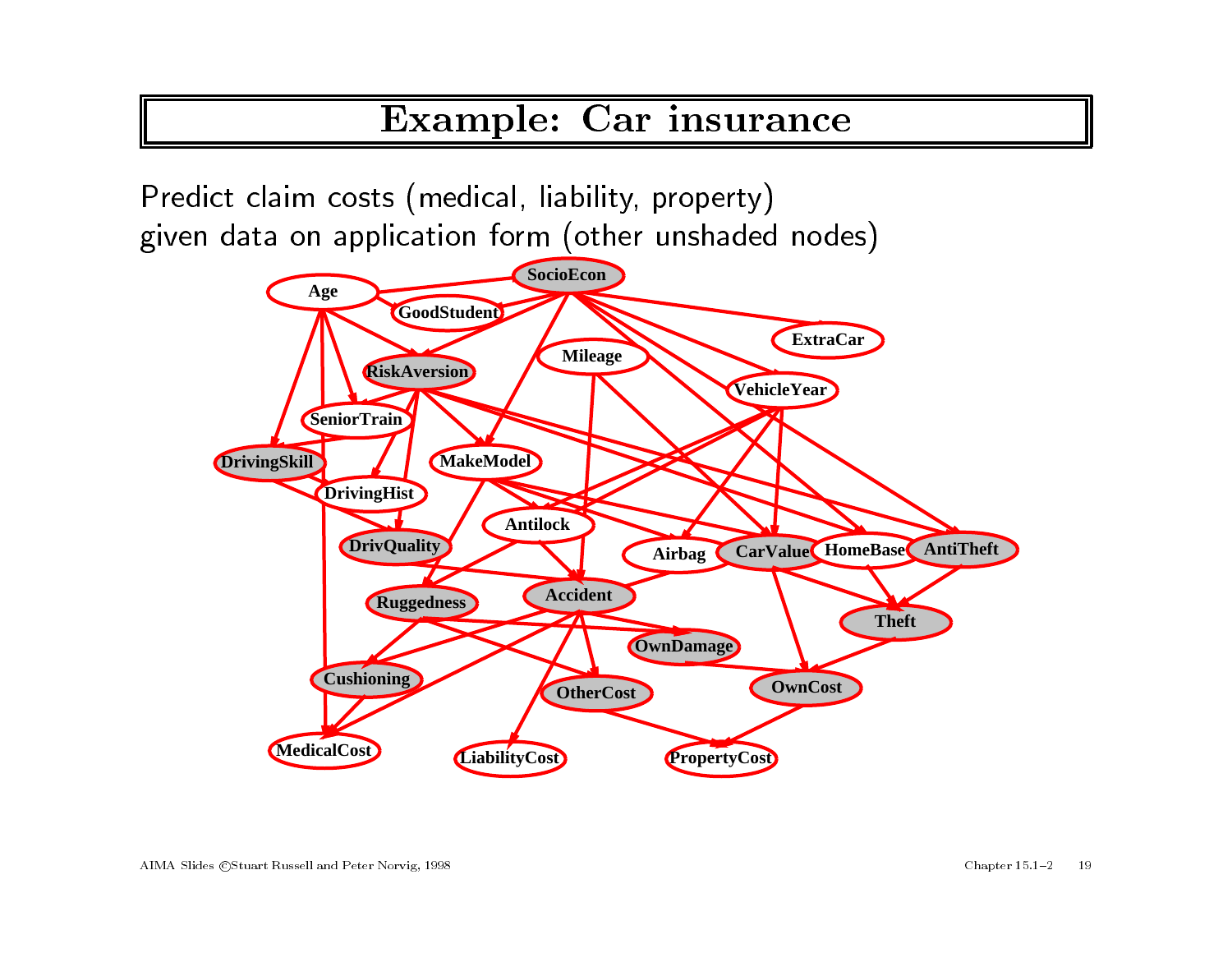## Compact conditional distributions

CPT grows exponentially with no. of parents CPT becomes infinite with continuous-valued parent or child

Solution: canonical distributions that are defined compactly

Deterministic nodes are the simplest case:  $X = f(Parents(X))$  for some function f

E.g., Boolean functions  $North American \Leftrightarrow Canadian \lor US \lor Mexican$ 

E.g., numerical relationships among continuous variables  $\partial Level$  $\frac{\partial}{\partial t}$ rical relationships among continuous variables<br>= inflow + precipation - outflow - evaporation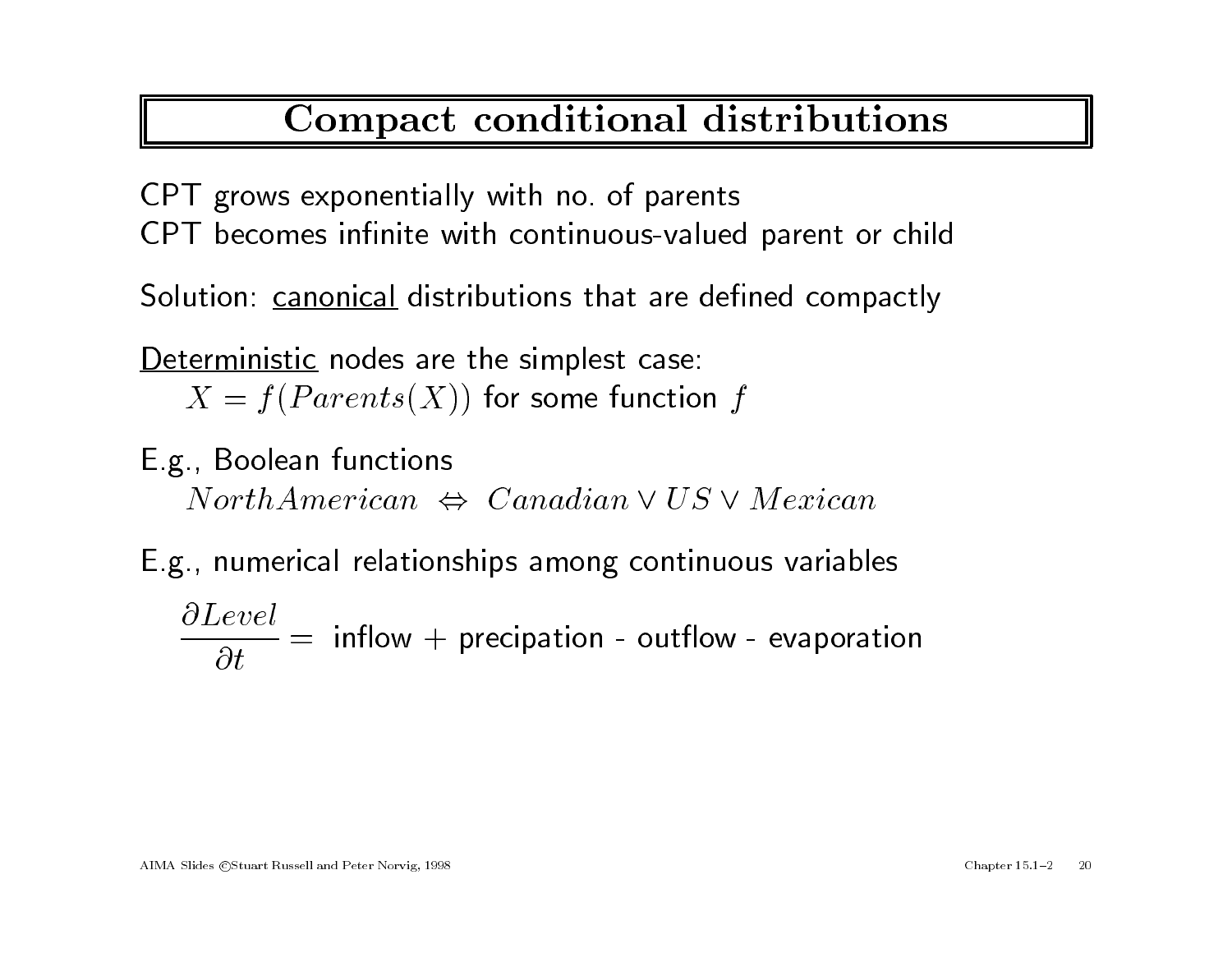#### Compact conditional distributions contd.

Noisy-OR distributions model multiple noninteracting causes

- $\begin{split} \frac{\text{sy-OF}}{1} \text{~distributions model multiple noninteracting causes} \ 1) \text{~Parents~} & U_1 \ldots U_k \text{ include all causes (can add leak node}) \ 2) \text{~Independent failure probability } & q_i \text{ for each cause alone} \ \Rightarrow \text{~} P(X|U_1 \ldots U_j, \neg U_{j+1} \ldots \neg U_k) = 1 \prod_{i=1}^j q_i \end{split}$
- 2) Independent failure probability  $q_i$  for each cause alone

$$
\Rightarrow \; P(X|U_1\ldots U_j,\neg U_{j+1}\ldots\neg U_k) = 1 - \Pi_{i=1}^j q_i
$$

| $\Rightarrow P(X U_1U_j,\neg U_{j+1} \neg U_k) = 1 - \prod_{i=1}^j q_i$ |     |  |                      |                                     |
|-------------------------------------------------------------------------|-----|--|----------------------|-------------------------------------|
| Cold                                                                    | Flu |  | $Malaria$ $P(Fever)$ | $P(\neg Fever)$                     |
| F                                                                       |     |  | 0.0                  | 1.0                                 |
|                                                                         |     |  | 0.9                  | 0.1                                 |
| F                                                                       |     |  | 0.8                  | 0.2                                 |
| F                                                                       |     |  | 0.98                 | $0.02 = 0.2 \times 0.1$             |
|                                                                         |     |  | $0.4\,$              | 0.6                                 |
|                                                                         |     |  | 0.94                 | $0.06 = 0.6 \times 0.1$             |
|                                                                         |     |  | 0.88                 | $0.12 = 0.6 \times 0.2$             |
|                                                                         |     |  | 0.988                | $0.012 = 0.6 \times 0.2 \times 0.1$ |

Number of parameters linear in number of parents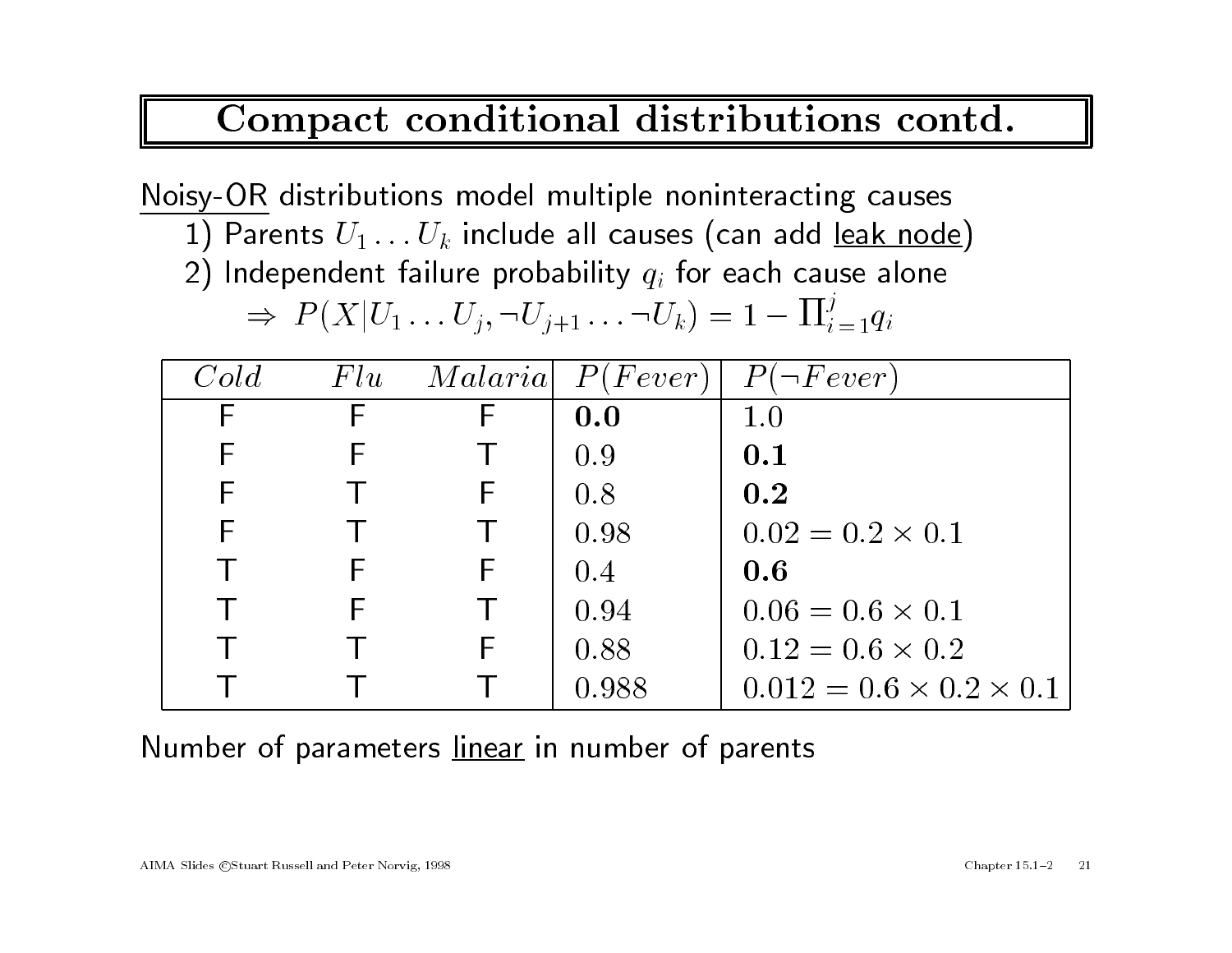# Hybrid (discrete+continuous) networks

Discrete  $(Subsidy$ ? and  $Buys$ ?); continuous ( $Harvest$  and  $Cost$ )



Option 1: discretization-possibly large errors, large CPTs

Option 2: finitely parameterized canonical families

1) Continuous variable, discrete+continuous parents (e.g.,  $Cost$ ) 2) Discrete variable, continuous parents (e.g.,  $Buys$ ?)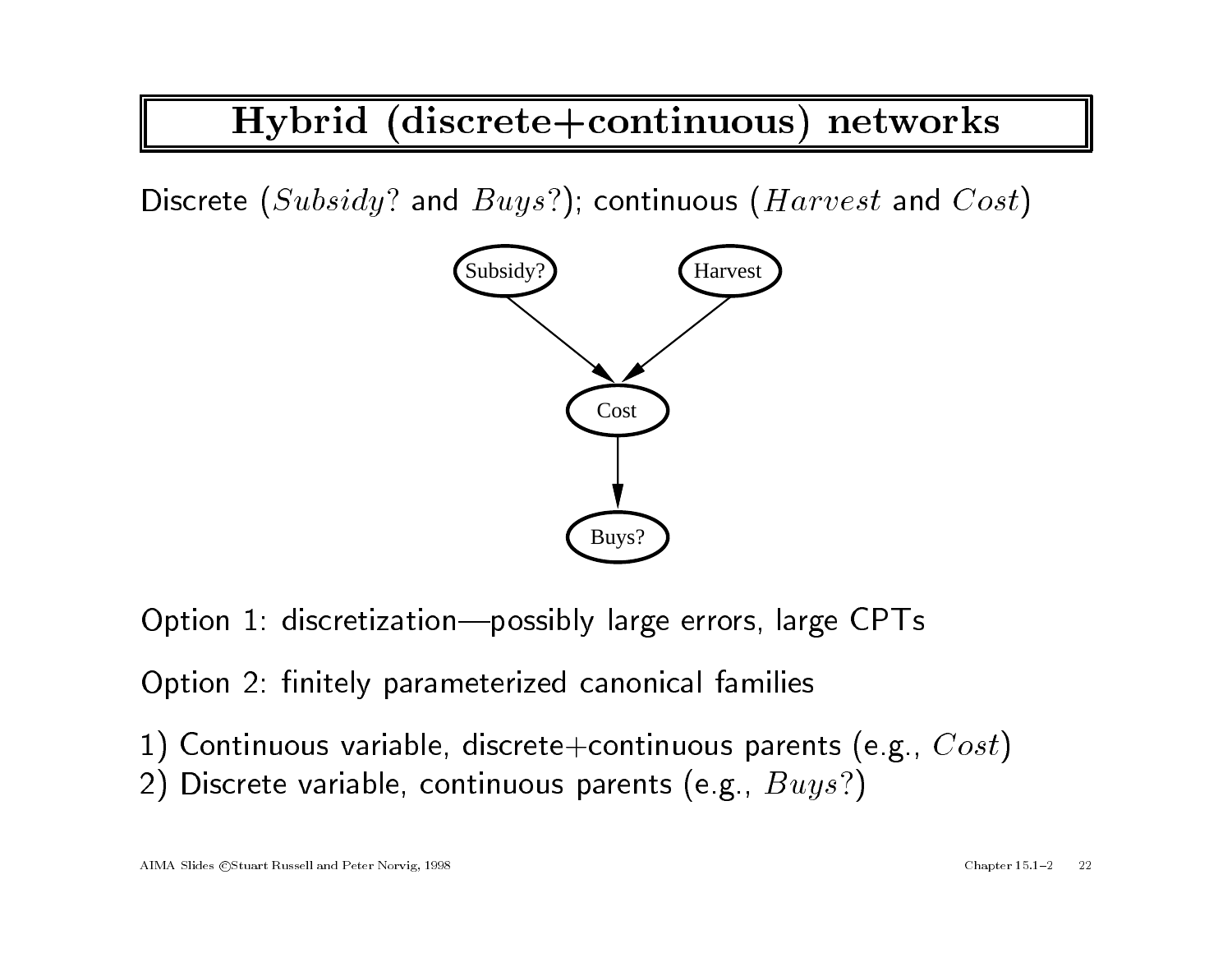### Continuous child variables

Need one conditional density function for child variable <sup>g</sup>iven continuous parents, for each possible assignment to discrete parents

Most common is the <u>linear Gaussian</u> model, e.g.,:<br> $P(Cost = c|Harvest = h, Subsidy? = true)$ 

st common is the linear Gaussian model, e.g  
\n
$$
P(Cost = c|Harvest = h, Subsidy? = true)
$$
\n
$$
= N(a_t h + b_t, \sigma_t)(c)
$$
\n
$$
= \frac{1}{\sigma_t \sqrt{2\pi}} exp\left(-\frac{1}{2}\left(\frac{c - (a_t h + b_t)}{\sigma_t}\right)^2\right)
$$

Mean  $Cost$  varies linearly with  $Harvest$ , variance is fixed Linear variation is unreasonable over the full range but works OK if the likely range of  $Harvest$  is narrow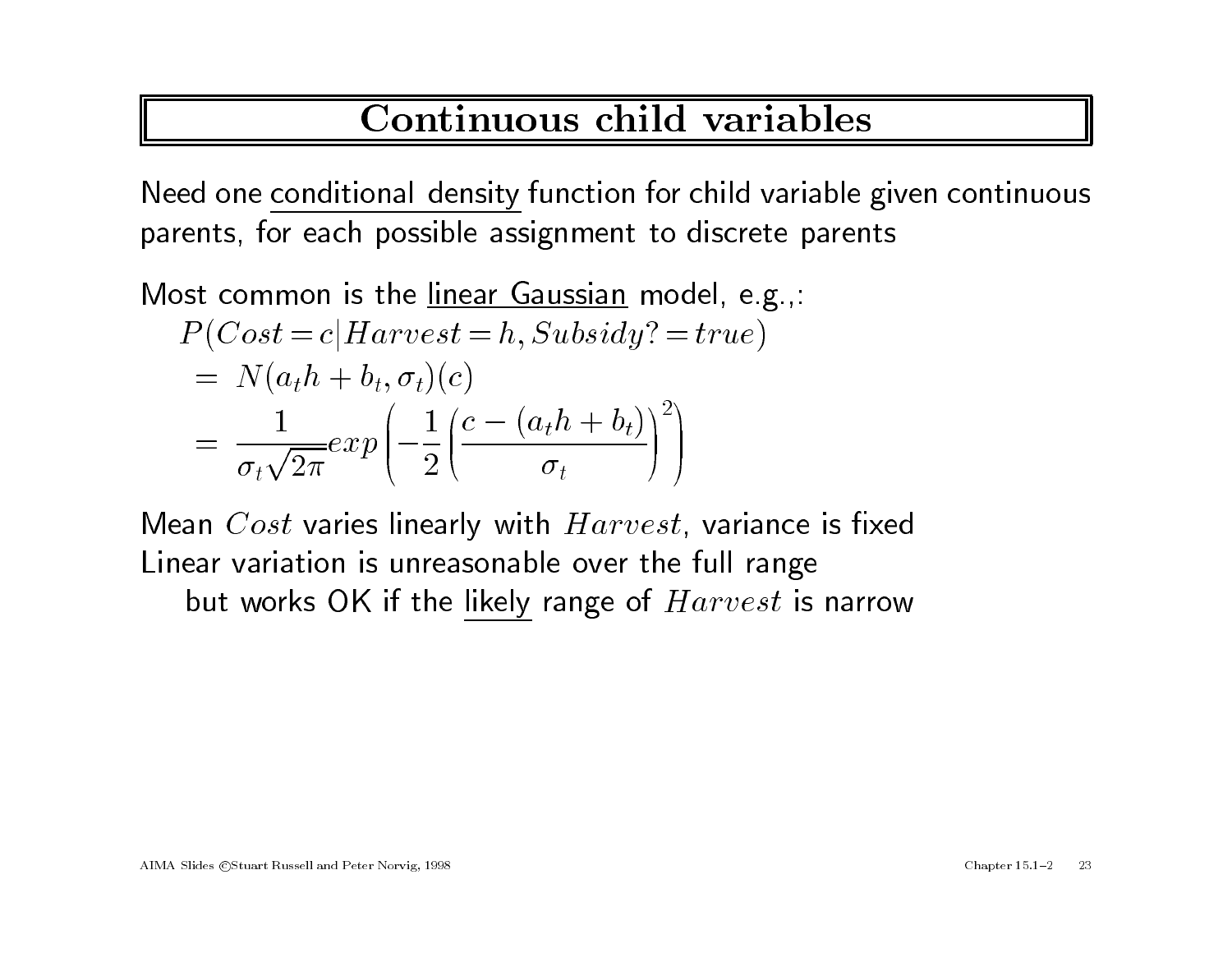# Continuous child variables



All-continuous network with LG distributions  $\Rightarrow$  full joint is a multivariate Gaussian

Discrete+continuous LG network is a conditional Gaussian network i.e., <sup>a</sup> multivariate Gaussian over all continuous variables for each combination of discrete variable values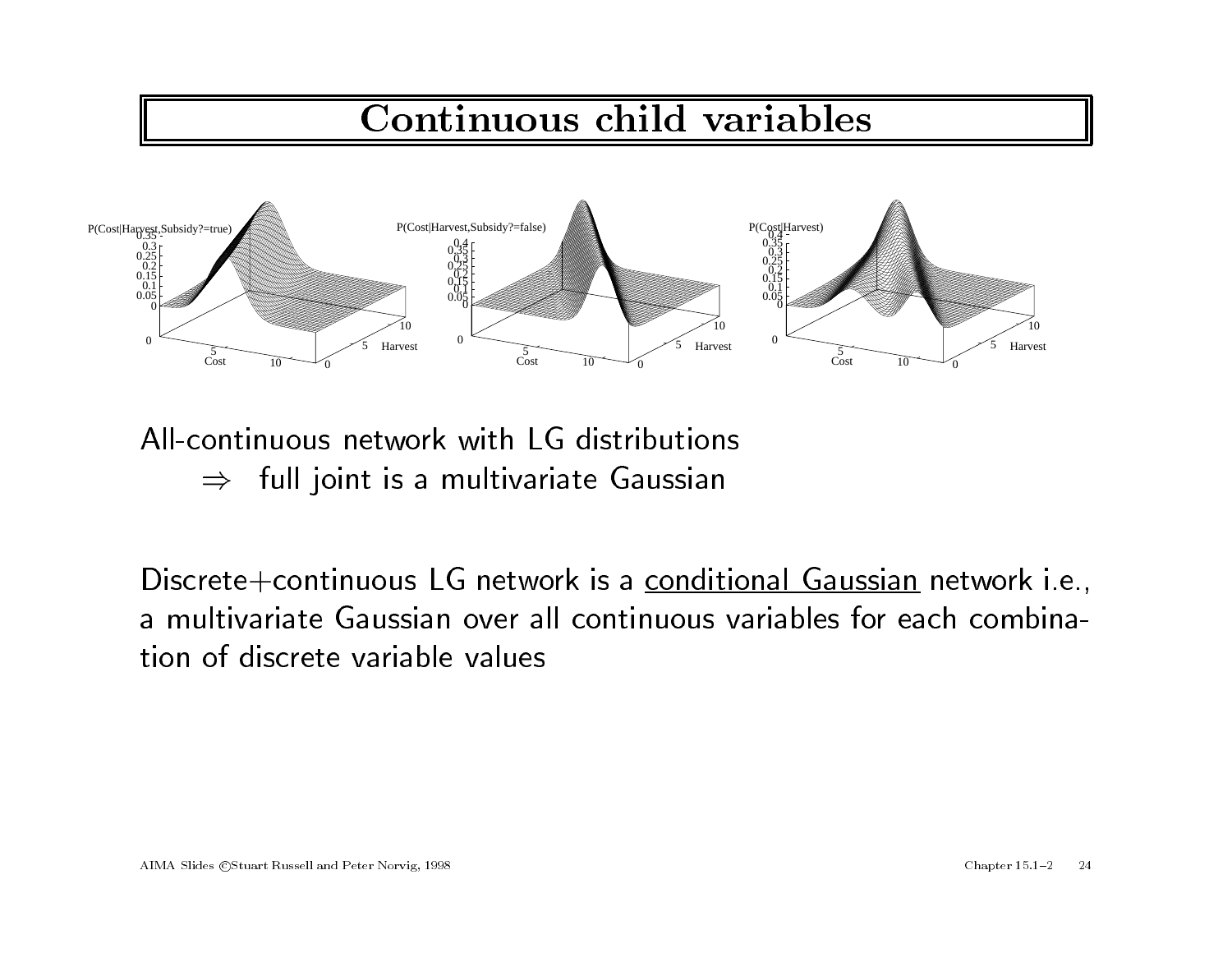Discrete variable w/ continuous parents

Probability of  $Buys$ ? given  $Cost$  should be a "soft" threshold:



Probit distribution uses integral of Gaussian:

**robit distribution uses integral of Gaussian:**

\n
$$
\Phi(x) = \int_{-\infty}^{x} N(0, 1)(x) dx
$$
\n
$$
P(Buys? = true \mid Cost = c) = \Phi((-c + \mu)/\sigma)
$$

 $P(Buys? = true \mid Cost = c) = \Phi((-c + \mu)/\sigma)$ <br>Can view as hard threshold whose location is subject to noise